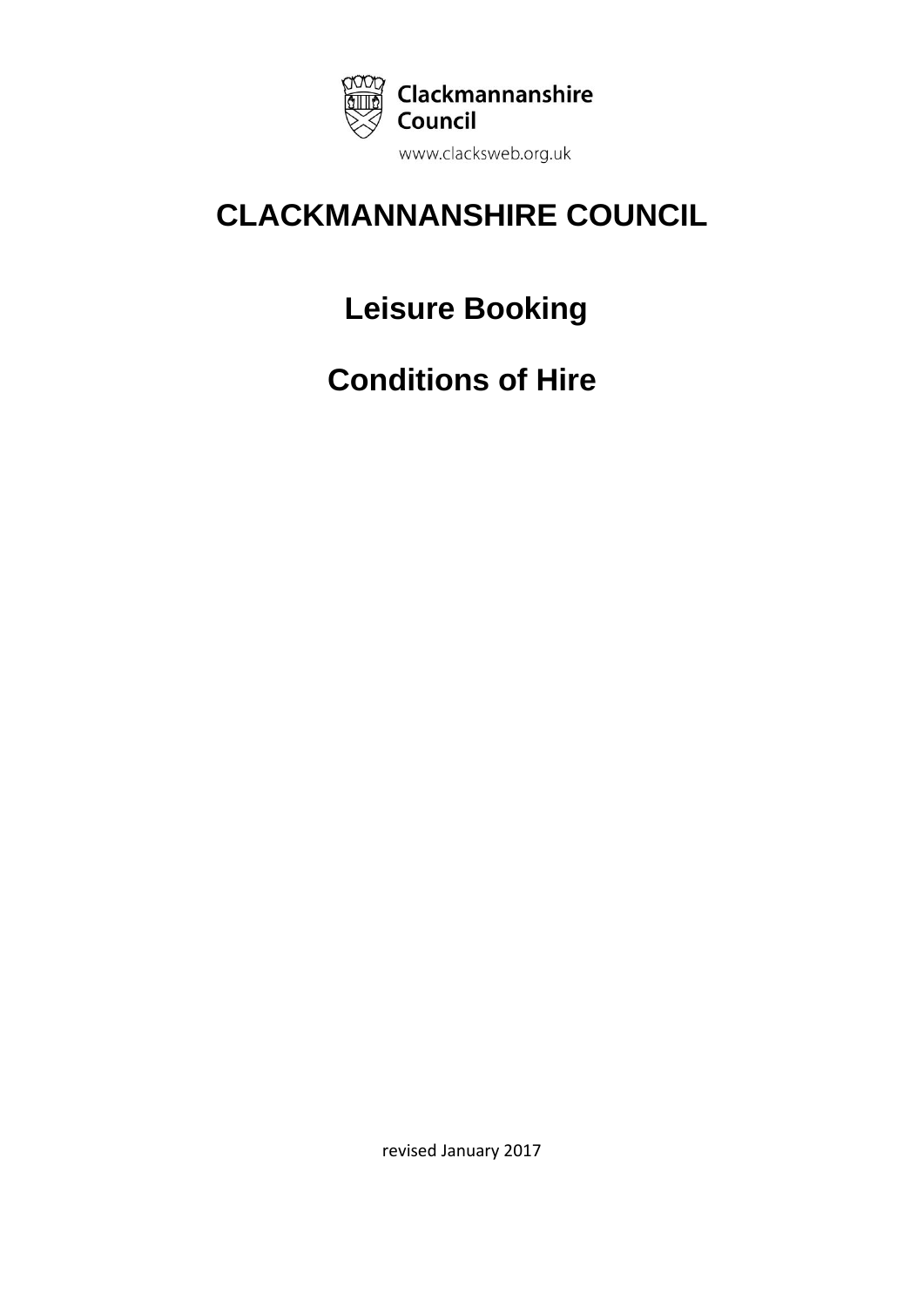### **Contents**

- **1.0 Conditions of Let**
- **2.0 Booking Community Facilities in Advance**
- **3.0 Payment**
- **4.0 Cancellation**
- **5.0 Loss, Injury or Damage**
- **6.0 Layout and Capacity**
- **7.0 Safe Use of Community Venues**
- **8.0 Property and Equipment**
- **9.0 Display and Notice Boards**
- **10.0 Stewarding**
- **11.0 Performing Rights Society (PRS) / Phonographic Performance Ltd (PPL) / Photography**
- **12.0 Licence to Sell Alcohol**
- **13.0 Food Safety**
- **14.0 Specialist / Sport / Coaching Bookings**
- **15.0 Amendments to Conditions**
- **16.0 General**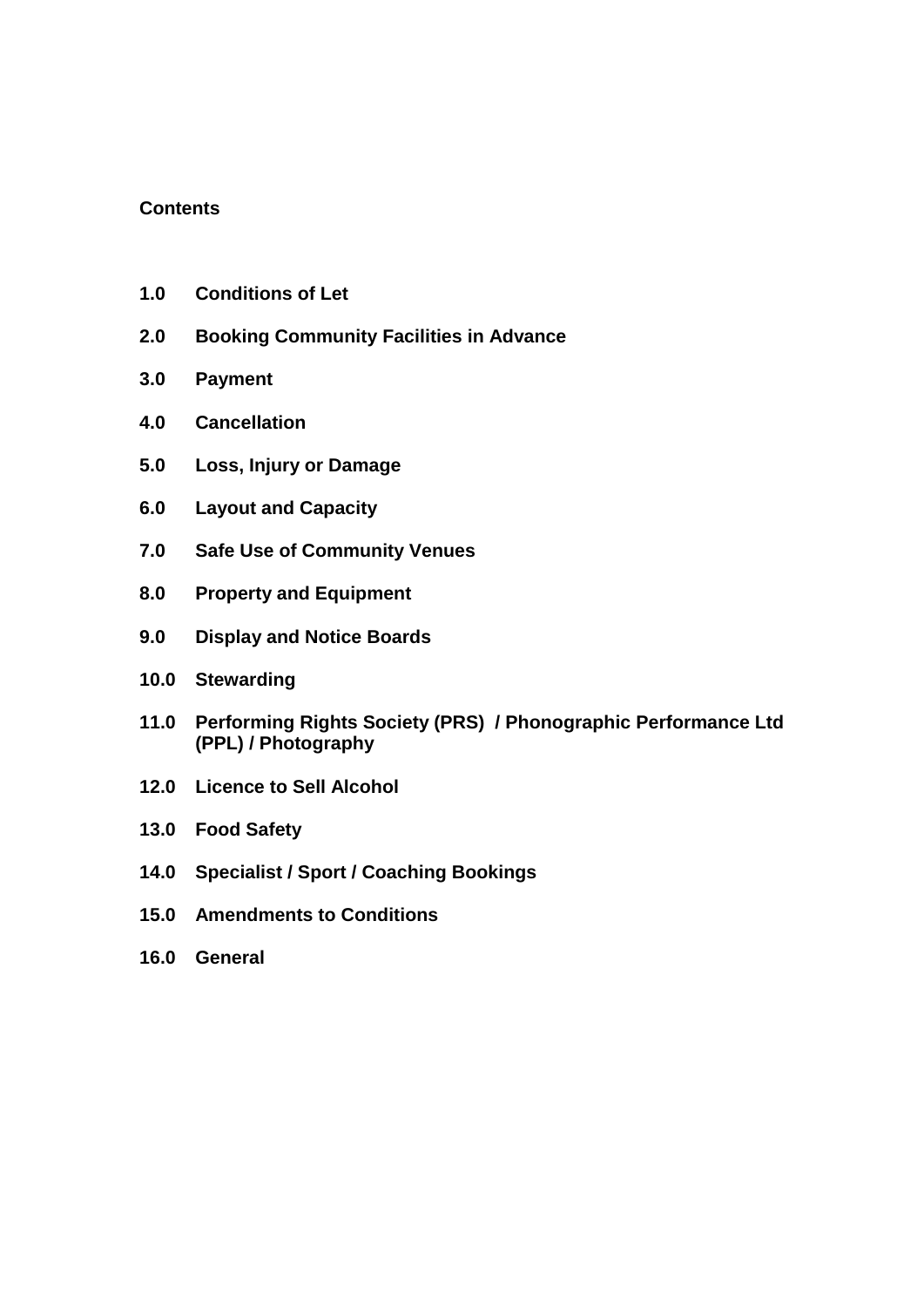## **1.0 CONDITIONS OF LET**

- 1.1 All applications for let of community facilities must be made on an official application form. Applications must be received by the Council not later than 14 days prior to commencement of the let.
- 1.2 The receipt of an application form for let of a community facility does not constitute the grant of a let by the Council. The premises shall not be deemed to be let until the applicant has received confirmation in writing from the Council that the let has been granted.
- 1.3 All applicants must be over the age of 18 years and proof of identity / age may be required.
- 1.4 All bookings made in respect of community facilities are limited to the times stated on the application form. Entry to the facility will be from the start time specified on the application form. The Hirer must ensure that the facility is cleared prior to the end time stated on the form. An additional charge may be levied by the Council if the time stated on the booking form has been exceeded.
- 1.5 All groups/organisations using the community facility must state in the application form the purpose for which the let of the community facility is required. The approved purpose may not be changed without the prior written consent of the Council. If the community facility, or any part thereof, is used for purposes different from the approved purpose, the Council reserves the right to terminate the let at any time and any charges already paid to the Council will not be refunded. The Council reserve the right to share information with other services.
- 1.6 All applications must state the specific areas of accommodation within the facility required for the let and the activity must be restricted to those identified areas.
- 1.7 The Council reserves the right to grant or refuse any application for let in whole or in part and shall not be obliged to give any reasons for its decision.
- 1.8 Community facilities may not be used for any purpose which the Council considers could lead to the promotion of prejudice or discrimination on grounds of age, disability, gender reassignment, race, marriage and civil partnership, religion or belief (including sectarianism), sex, or sexual orientation, or for activities considered by the Council to be offensive or lewd. In particular no community facility will be let for strippers of either sex.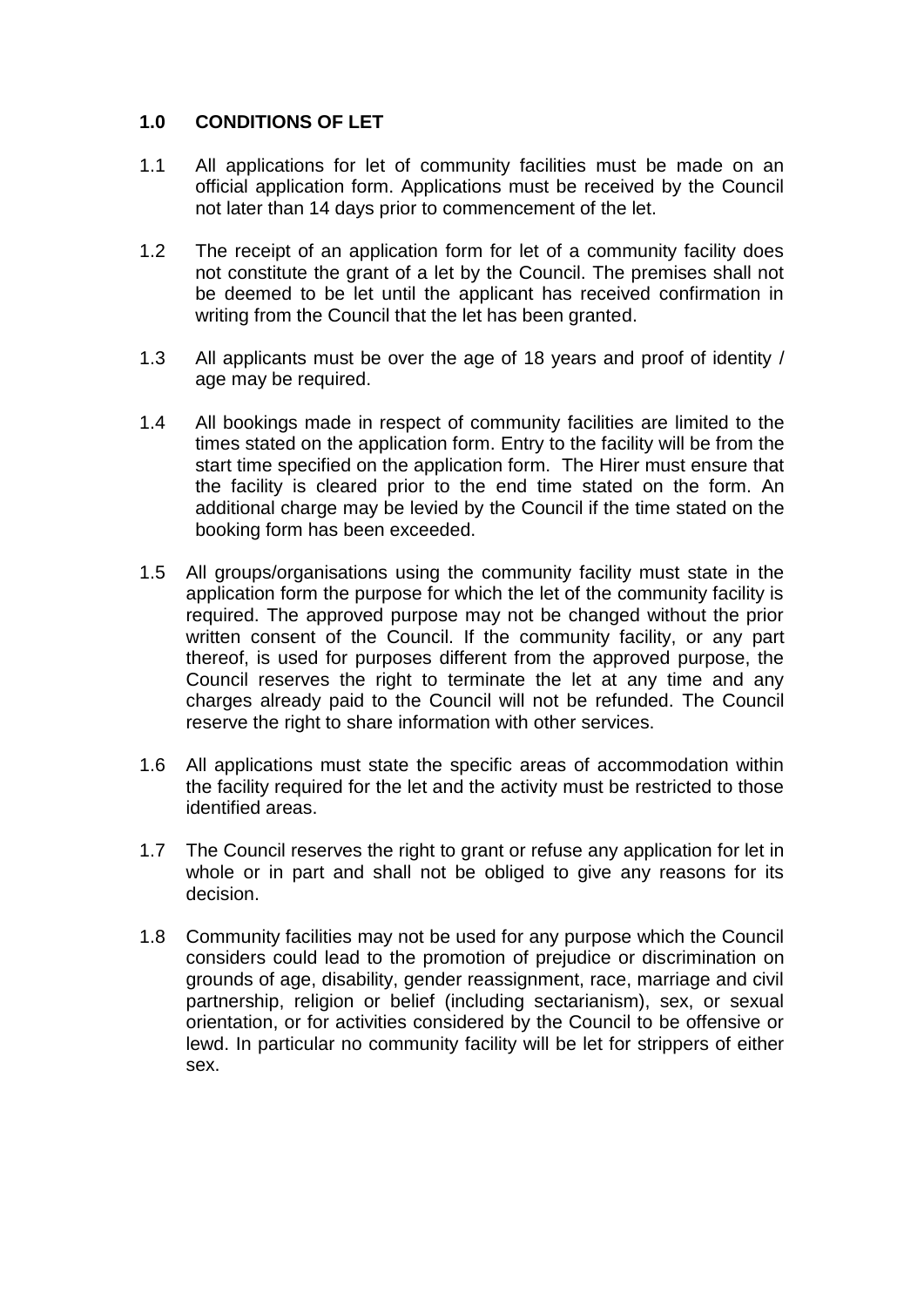## **2.0 BOOKING COMMUNITY FACILITIES IN ADVANCE**

- 2.1 Bookings for community facilities can be made up to two years in advance of the date of the event. In certain circumstances for example a wedding bookings will be accepted up to three years in advance. Provisional bookings will only be accepted for specific events and held for four weeks, at which point the customer must confirm or cancel the booking.
- 2.2 Advance applications for lets of a continual / repetitive nature will be accepted solely on the condition that priority will be given to any application for a single let. Should such a single let occur at least seven days notice that the facility will not be available on that occasion will be given to the original Hirer.
- 2.3 The Council reserve the right to refuse a let without giving any reason.
- 2.4 On-line booking will require the hirer's signature. A hard copy of the booking form will be sent to your home address for this purpose.

### **3.0 PAYMENT**

3.1 A non refundable deposit will be required to secure the booking and this is payable when the application form is submitted.

> Account balance under  $£100.00 =$  Payment in full at time of booking

Account balance between £100.00 and  $£500.00 = £50.00$ deposit and payment 28 days prior to the let taking place

Account balance over  $£500.00 = £100.00$  deposit and payment 28 days prior to the let taking place

Non payment of a booking up to 28 days before the let is due to take place may be subject to cancellation and therefore may incur a cancellation fee (see 4.2)

- 3.2 Payment in full will be required for all bookings accepted at short notice within 28 days of the let taking place.
- 3.3 Payment will be accepted by telephone or online using a debit or credit card.
- 3.4 Any costs for additional cleaning or caretaking generated by the let will be invoiced to the Hirer.
- 3.5 Any costs to repair damage to the facility resulting from the let will be invoiced to the Hirer.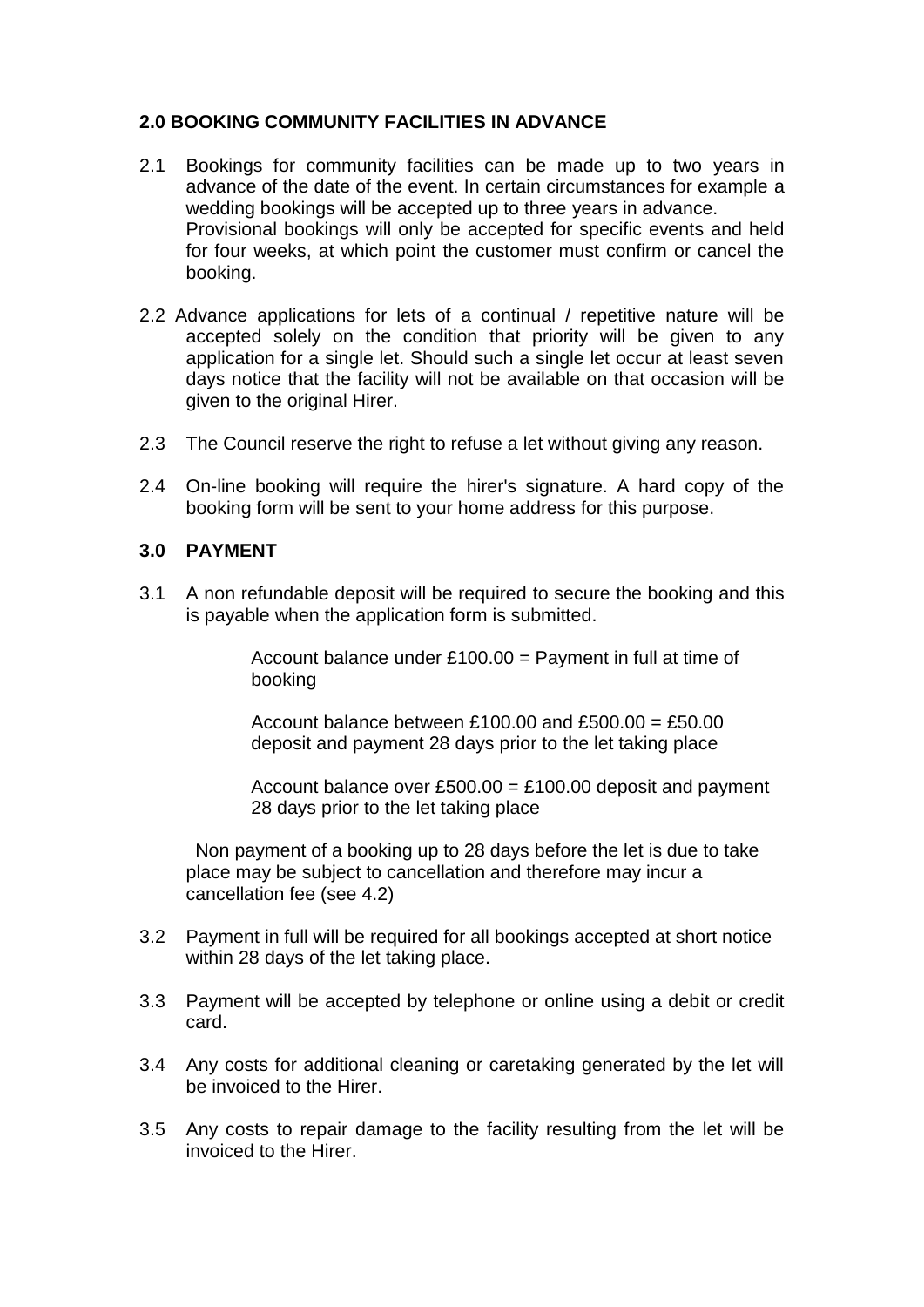3.6 Failure to pay any accounts within the time required will disqualify the Hirer from obtaining further lets until all outstanding accounts have been paid in full. The Council will seek recovery of any unpaid accounts.

## **4.0 CANCELLATION**

- 4.1 In the event of facilities being required for other purposes deemed necessary by the Council, the Council may cancel any let. Any charge already paid will be refunded to the Hirer but the Council will not be liable for compensation for loss of use or other loss.
- 4.2 Cancellation of a let must be made in writing and if notice of the cancellation is received by the Council less than 28 days prior to the date of the event the following charges are payable by the Hirer:-
	- (a) 15 to 28 days in advance Non refundable deposit only
	- (b) 7 to 14 days in advance 50% of hire charge including the non refundable deposit

(c) Less than 7 days in advance - 100% of hire charge including the non refundable deposit

## **5.0 LOSS, INJURY OR DAMAGE**

- 5.1 The Hirer is responsible for any loss or damage to the building, fixtures, fittings, contents and decoration during the let.
- 5.2 The Council accepts no responsibility in respect of loss or theft of articles from the facility during the let or of any articles left within the facility after expiry of the let premises at any time.
- 5.3 The Council accepts no responsibility for any loss or damage, including personal injury or death, should the facility prove to be unsuitable for the Hirer's intended use. The Hirer will be deemed to have been satisfied in this respect prior to the let commencing.
- 5.4 The Hirer must provide appropriate insurance to cover loss or damage of property belonging to the Hirer, the Council, persons participating in the event or members of the public and to cover death or injury of persons in the building during the period of let. When an event is open to the public, the insurance must include public liability cover. A copy of the insurance certificate must be sent with the application form.
- 5.5 Notwithstanding the insurance requirement specified in these conditions, by proceeding with the let, the Hirer indemnifies the Council against any loss, damage, or claim whatsoever arising as a result of the use of the community facility for the let.

## **6.0 LAYOUT AND CAPACITY**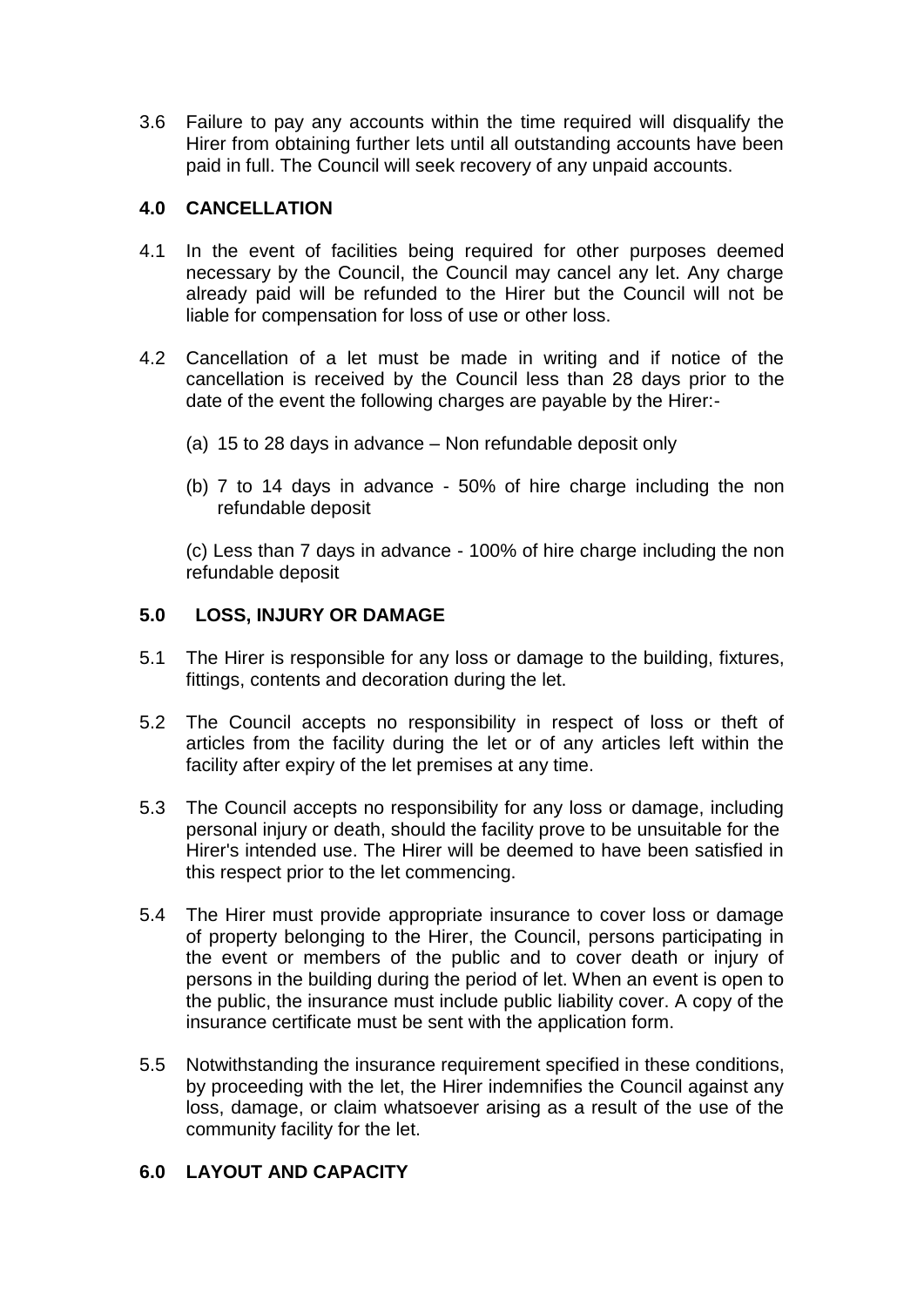- 6.1 The Hirer must notify the Council no later than seven days prior to the date of the event of any specific requirements for layout and seating.
- 6.2 The Hirer must adhere strictly to the maximum capacity specified for the community facility and the accommodation within that facility. Failure to comply with the maximum capacity may result in the immediate termination of the let without any liability by the Council to the Hirer, or any other party, for any loss arising from such termination. All community facilities are open to inspection by Police Scotland, Scottish Fire & Rescue Service and Health & Safety Executive at any time.

### **7.0 SAFE USE OF COMMUNITY VENUES**

- 7.1 The Hirer is responsible for the provision of suitable automatic cut-out circuit breakers for all events involving the use of any electrical equipment. Any portable electrical appliance to be used during the let must display a valid portable appliance test label or certificate, otherwise its use within the community facility is prohibited.
- 7.2 The Hirer is responsible for ensuring that all gangways, doorways, stairways, exits and designated fire exits are kept unobstructed at all times and all persons participating in the event are aware of the escape routes to the available exits.
- 7.3 The Hirer must be aware of all applicable Fire Regulations and Safety procedures as outlined in the Fire Evacuation Notices displayed in the community facility.
- 7.4 The Hirer is responsible for the recording of attendance details for the purpose of evacuation.
- 7.5 No explosives, highly flammable spirits or liquid gas containers shall be brought into the community facility and the use of naked lights in any part of the facility is strictly prohibited.
- 7.6 In the event of an accident within the facility, the Hirer must immediately report the incident to the caretaker / janitor / steward and an accident report form must be completed and returned to the Council as directed on the form.
- 7.7 In accordance with the Prohibition of Smoking in Certain Premises Regulations 2006, smoking, which includes the use of electronic cigarettes, is not permitted in any Council venue, immediate perimeter or within Council grounds and is not permitted within Community Schools or their grounds.
- 7.8 The Hirer is responsible for ensuring that all areas and activities are risk assessed prior to allowing participants to take part.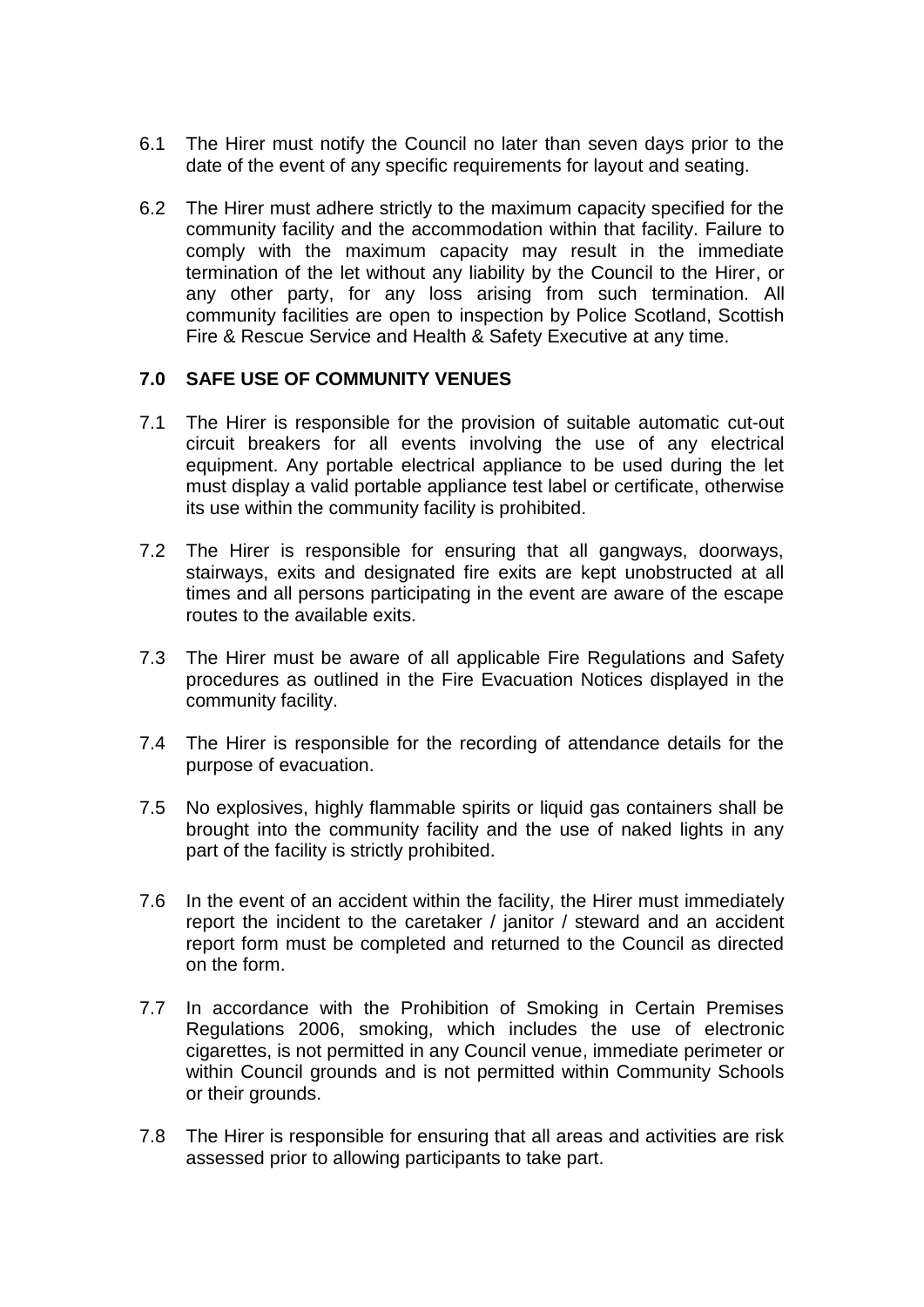## **8.0 PROPERTY / EQUIPMENT**

- 8.1 All additional fittings, decorations or scenery of any kind provided by the Hirer shall be subject to the approval of the Council before being fitted and must be removed, if required, on the orders of the Council. Failure to remove items as required will result in the Council making arrangements to remove the same and any expenses incurred will be charged to the Hirer.
- 8.2 All other property brought into the community facility by the Hirer must be removed at the end of the let unless otherwise authorised by the Council. Failure to comply with this condition will result in additional hire charges and/or any costs incurred relating to their temporary removal.
- 8.3 The Hirer shall not interfere with electrical fixtures and fittings. Portable electrical appliances may be used only in accordance with Condition 7.2 and provided any such additional loading complies fully with applicable Regulations.
- 8.4 No fixings of any kind (blue/white tack, adhesive tape or fixings, bolts, nails, screws, etc.) shall be attached to any part of the interior or exterior of the community facility without prior consent from the Council.
- 8.5 The Hirer must leave the community facility in a clean and tidy condition. Failure to comply may result in an additional charge to cover costs of additional cleaning.

### **9.0 NOTICE / DISPLAY BOARDS**

- 9.1 The use of community facility notices / display boards is prohibited unless by prior arrangement with the Council.
- 9.2 No posters, boards, placards, logos, fittings, banners, signs or advertisements, or other display materials, shall be affixed to any internal or external doors, walls, windows, railings or by any other means of display within Council premises or grounds without prior express consent of the Council.

### **10.0 STEWARDING**

10.1 The Hirer is responsible for the provision of stewards and security staff and for the maintenance of good order at the event for which the community facility has been let. The Council may specify and/or engage stewards, security staff and first aid personnel on behalf of the Hirer at the Hirer's expense in circumstances proportionate to the purpose, nature and extent of the event for which the community facility has been let.

## **11.0 PERFORMING RIGHTS SOCIETY (PRS) / PHONOGRAPHIC PERFORMANCE LTD (PPL) / PHOTOGRAPHY**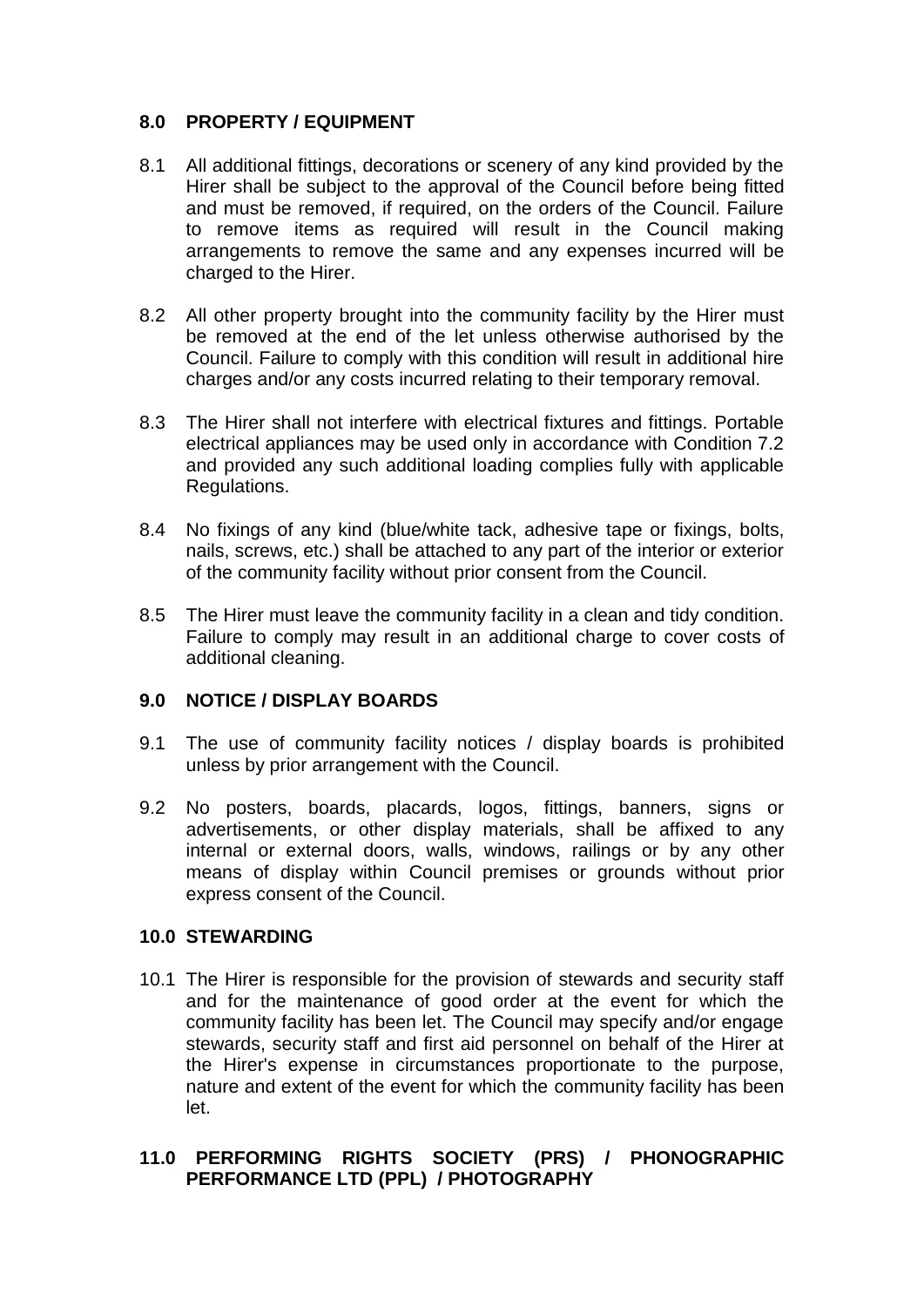- 11.1 The Hirer must comply with all of the Performing Rights Society regulations and supply any relevant information pertaining to this as requested by the Council.
- 11.2 The Council has the necessary licenses from the Phonographic Performances Ltd in respect of use of sound recordings.
- 11.3 The costs associated with Performing Rights Society will be included in the hire charge.
- 11.4 The use of any photographic equipment within the facility will be entirely at the discretion of the Council.

### **12.0 LICENCE TO SELL ALCOHOL**

12.1 Clackmannanshire Council policy abides by the Licensing (Scotland) Act 2005 that regulates the sale of alcohol in Scotland.

For the purposes of this Act, the licensing objectives are as follows:

- (a) preventing crime and disorder,
- (b) securing public safety,
- (c) preventing public nuisance,
- (d) protecting and improving public health, and
- (e) protecting children from harm.
- 12.2 Applications for permission to sell alcohol during a let must be submitted to the Licensing Authority at the same time as the application for let is submitted to the Council. Alcohol may be sold within the community facility only subsequent to the grant of an Occasional Licence by the Licensing Authority. The Hirer is responsible for ensuring that all alcohol is sold in accordance with the Licensing (Scotland) Act 2005 as amended and any particular conditions imposed by the Licensing Authority. A copy of the Occasional Licence must be provided to the Council prior to the let of the community facility commencing. The granting of a licence does not mean a let is automatically approved.
- 12.3 The Council reserves the right at any time to withdraw permission for the sale of alcohol during the let or to specify additional conditions of let, notwithstanding that an Occasional Licence may have been issued by the Licensing Authority.
- 12.4 The Council shall be entitled to restrict or alter the times and conditions of the let, or cancel the let, where the Licensing Authority has rejected an application for the sale of alcohol during the hours for which a let of the community facility has already been granted.
- 12.5 The Hirer must comply with the current licensing laws in every respect in relation to the let.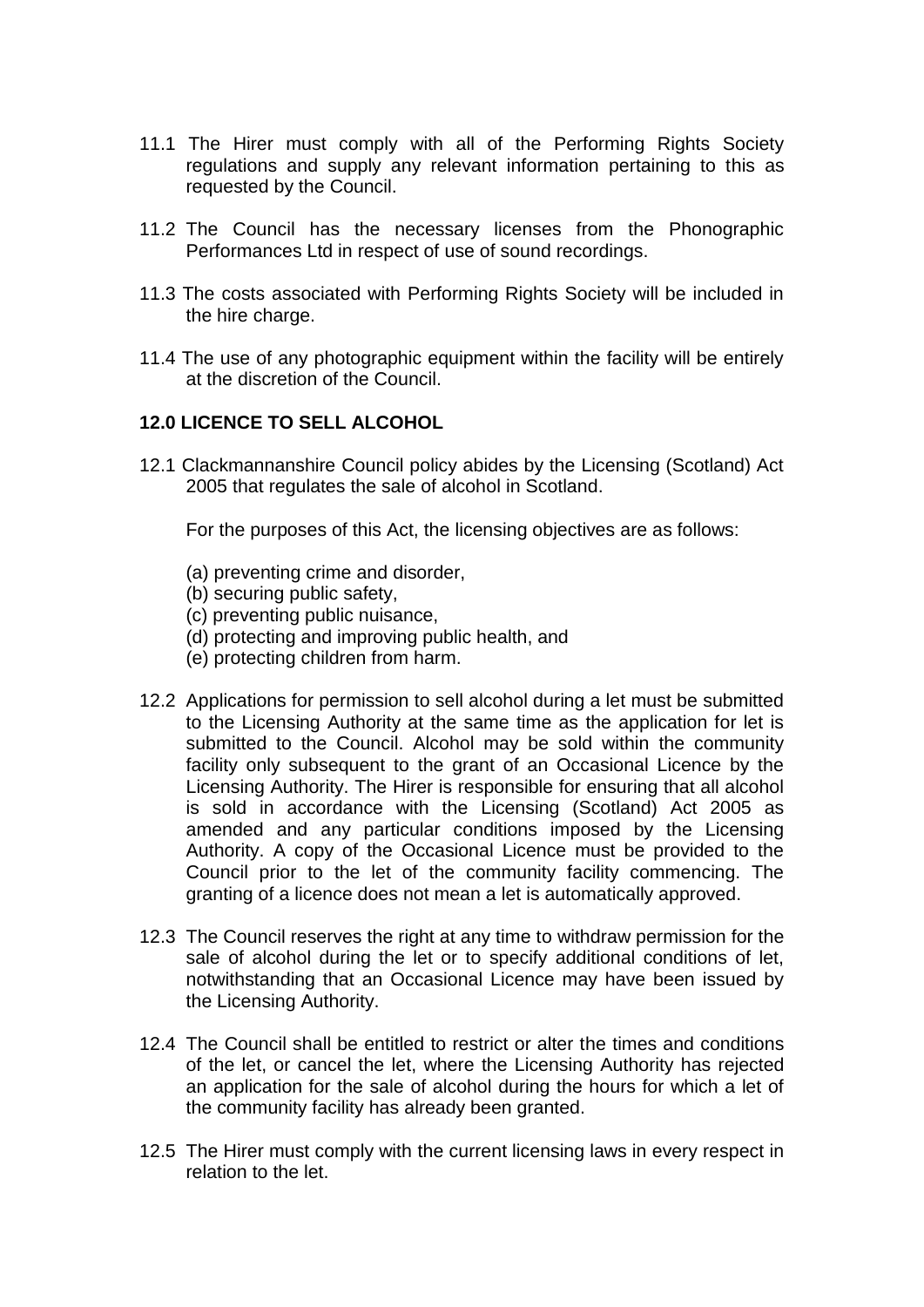12.6 A license is not required for a Bring your own Bottle event. If hirers are intending to have alcohol they must identify the fact clearly when booking and confirm to the Council that all the objectives of 12.1 will be achieved. The Council may insist on Stewarding at Bring your own Bottle events.

#### **13.0 FOOD SAFETY**

- 13.1 The Hirer is required to ensure compliance with the Food Hygiene (Scotland) Regulations 2006 and related Regulations, or any amending legislation.
- 13.2 The Council recommends that the Hirer uses an experienced professional caterer with appropriate qualifications.
- 13.3 If the let involves preparing or heating food within the community facility the Hirer must provide with the application for let proof that a current Basic Food Hygiene Certificate is held by any food handler.
- 13.4 Prior to submitting the application for let the Hirer must ensure that the facilities available within the community venue are adequate to enable any catering to be provided during the let to be undertaken, in accordance with the statutory requirements. A copy of your application form will be shared with the Environmental Services team if food preparation has been stated on the application form.
- 13.5 The onus is on the hirer that any food provided is of a safe quality therefore the hirer must contact the Environmental Services Team if food preparation is to be carried out by a non professional or by someone who does not hold a current food hygiene certificate.
- 13.6 The Hirer will be responsible for the disposal of all waste generated during the let and where necessary will make special arrangements for its removal by a licensed contractor prior to the expiry of the let. Failure to do so will result in an additional charge being made to the Hirer.
- 13.7 Failure to comply with the above may result in the termination of the let.

#### **14.0 SPECIALIST / SPORT / COACHING BOOKINGS**

- 14.1 All lets of a coaching / teaching nature are approved on the understanding that the coaching / teaching is provided by an appropriately qualified person. The Hirer will also be responsible for obtaining Public Liability Insurance. The Council may require evidence of any current qualification / insurance documents.
- 14.2 Appropriate footwear, clothing and equipment, including any necessary protective clothing and equipment, must be worn by all participants when undertaking sporting or specialist activities.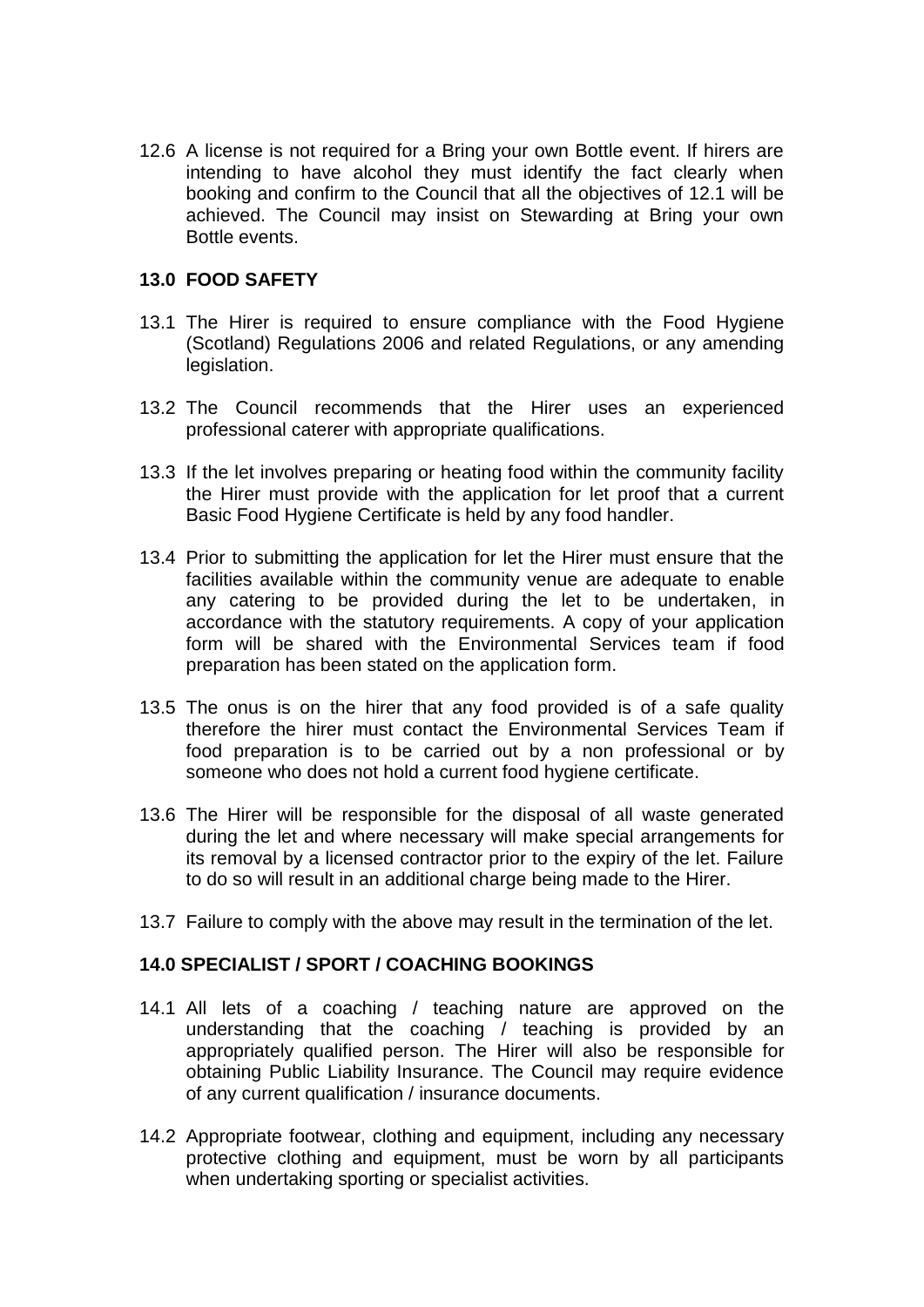14.3 Special conditions will apply to the letting of the areas, and for the activities listed below and separate details will be required with each application:-

Pitches / Play Areas / Gymnastic Equipment / Dog Training / Playing Fields / Specialist Classroom Equipment / Kitchens / Firpark Snowsports **Centre** 

### **15.0 AMENDMENTS TO CONDITIONS**

15.1 The Council shall be entitled to amend or add to these conditions of hire at any time.

### **16.0 GENERAL**

16.1 For the purposes of these Conditions:-

"the Council" shall include persons authorised by the Council; "Hirer" shall include the Hirer's employees, agents, tradesmen, contractors, suppliers and members of the general public entering at the invitation, express or implied, of the Hirer.

"community facility" shall include all Community Education Facilities, Community & Leisure Centres, Schools, Libraries, or Senior Citizens Facilities administered by the Council.

- 16.2 Authorised Council officers shall have access to all parts of the community facility at all times during periods of let.
- 16.3 Any additional specific advice and instructions given by the Council in relation to any particular let must be strictly adhered to at all times during the let.
- 16.4 The Council or persons authorised by the Council shall have the right to suspend the let or take action at the discretion of the Council on any matter which in the opinion of the Councils' officers does not comply with the terms of these conditions or which the Council considers necessary in the interests of safety and good order or to deal with any contingency not covered by these Conditions of Let.
- 16.5 All groups of individuals where appropriate, must comply with the current Protection Vulnerable Groups Legislation. Do we need to ask for proof if required?